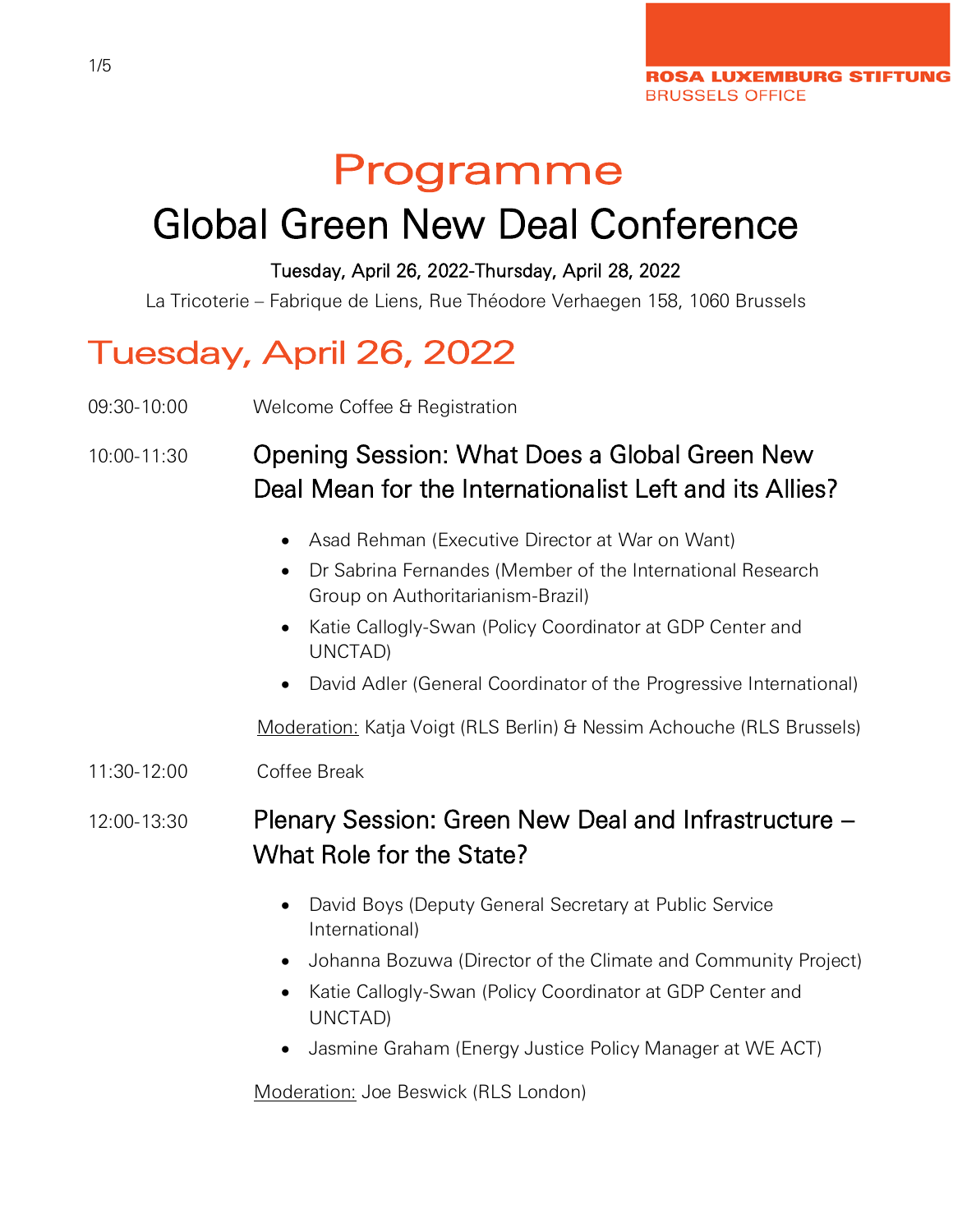#### 13:30-14:30 Lunch Break

#### 14:30-16:00 Parallel Sessions

#### 1. A Just Transition to Green Jobs and the Care and Service Industry

- Lena Saniye Güngör (Member of the Parliament of Thuringia, DIE LINKE)
- Ulrike Eifler (German Trade Union Confederation, Project "Revierwende")

Moderation: Dr Didem Aydurmus (DIE LINKE)

→ Room: Attic (upstairs)

#### 2. Right to Mobility – How to Overcome Transport Poverty

- Cornelia Ernst, MEP (THE LEFT)
- Dr Yamina Saheb (Senior Climate and Energy Policy Analyst at OpenEXP)
- Thomas Eberhard-Köster (Member of Attac Germany)
- Sabine Trier (Deputy General Secretary at European Transport Workers' Federation)
- Pierre Eyben (Local Councillor for Vert Ardent in Liège, Belgium)
- Béla Galgóczi (Senior Researcher at European Trade Union Institute)
- Sabrina Iannazzone (Policy Officer at European Anti-Poverty Network)

Moderation: Manuela Kropp (RLS Brussels)

→ Room: Main room

19:00 Get-together (self-payment basis)

→ Location: Restaurant Volle Gas, Place Fernand Cocq 21, 1050 Brussels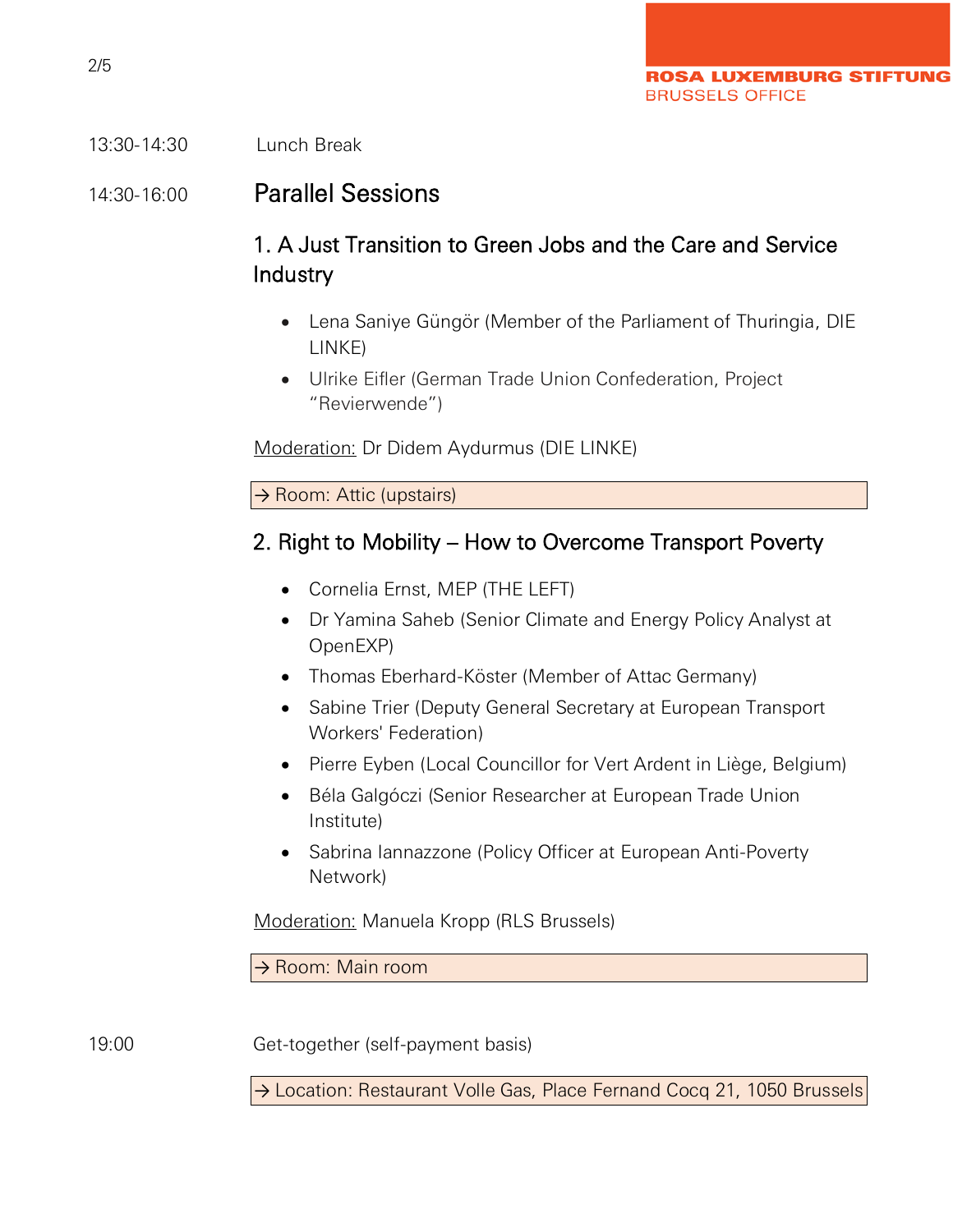**ROSA LUXEMBURG STIFTUNG BRUSSELS OFFICE** 

## Wednesday, April 27, 2022

09:30-10:00 Welcome Coffee & Registration

## 10:00-11:30 Plenary Session: Energy Crisis: Time for a New Energy Model

- Marisa Matias, MEP (THE LEFT) (tbc)
- Martha Myers (Climate Justice and Energy Campaigner at Friends of the Earth Europe)
- Jakob Embacher (Policy Officer at EPSU)
- Johanna Bozuwa (Director of the Climate and Community Project)

Moderation: Nessim Achouche (RLS Brussels)

11:30-12:00 Coffee Break

#### 12:00-13:30 Parallel Sessions

- 1. How to Finance a Global Green New Deal
	- Dr Jeronim Capaldo (Economic Affairs Officer, Division on Globalization and Development Strategies, UNCTAD)
	- Xavier Sol (Director at Counter Balance)
	- Mary Collins (Senior Policy & Advocacy Coordinator at European Women's Lobby)
	- Dr Roland Kulke (transform! europe)
	- Dr Christoph Freydorf (Research project FIRN, Finance Change for Resilience and Sustainability, Cusanus University)

Moderation: Dr Arif Rüzgar (RLS Brussels)

→ Room: Main room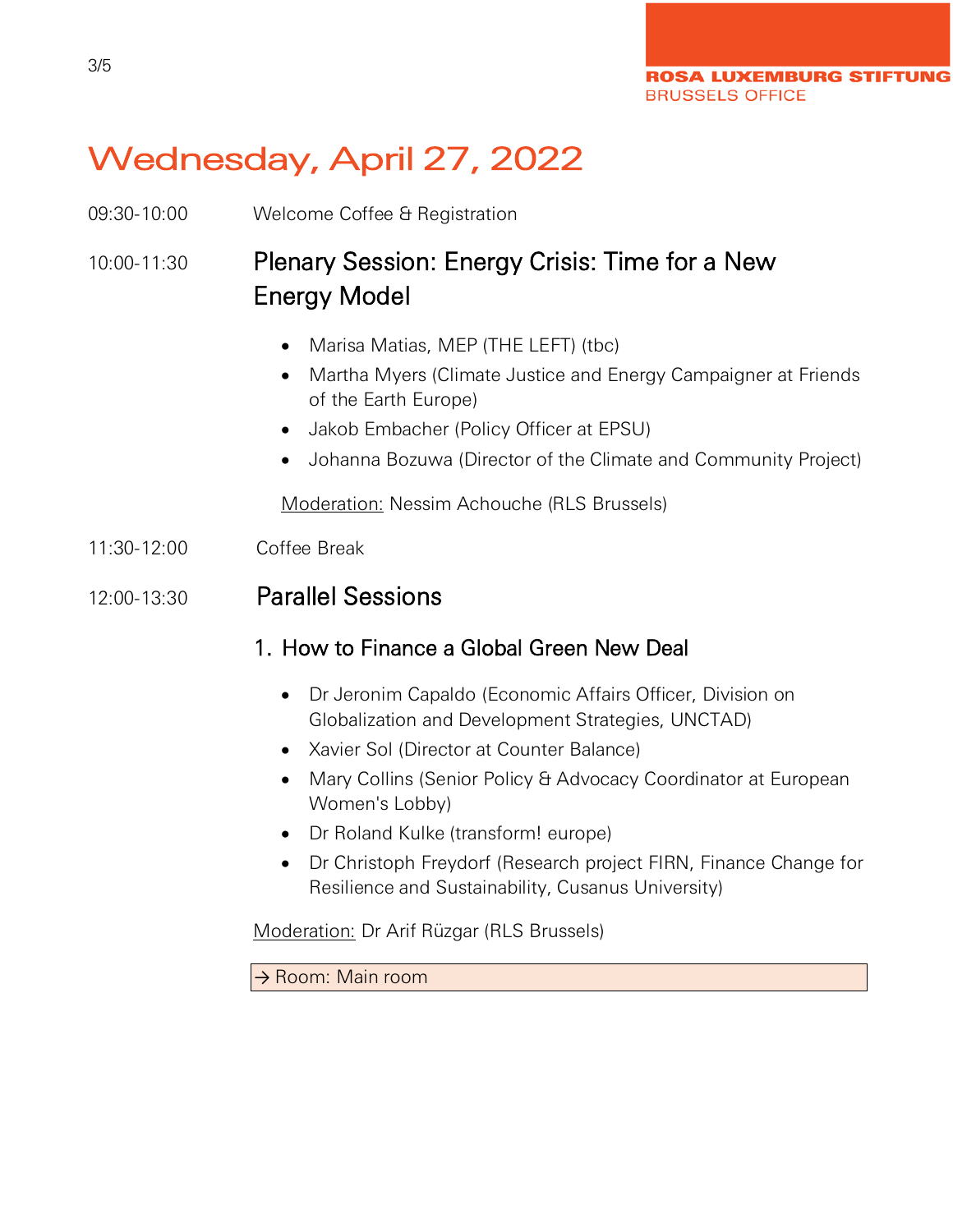### 2. Global Food Crisis: Looming Disruptions and the Shape of Tomorrow's Food System

- Helmut Scholz, MEP (THE LEFT)
- Nick Jacobs (Director of IPES-Food)
- Katie Sandwell (Senior Project Officer at Transnational Institute)

Moderation: Federico Tomasone & Florian Horn (RLS Brussels)

 $\rightarrow$  Room: Attic (upstairs)

13:30-14:30 Lunch Break

## 14:30-16:00 Plenary Session: Feminist Perspectives on a Global Green New Deal

- Dr Sara Reis (Deputy Director at UK Women's Budget Group)
- Dr Sabrina Fernandes (Member of the International Research Group on Authoritarianism, Brazil)
- Joana Bregolat (Ecofeminist Activist)

Moderation: Dr Ada-Charlotte Regelmann (RLS Brussels)

## Spring Reception

18:00-19:00 Registration & Aperitif and Finger Food

19:00-19:10 Welcome address: Dr Arif Rüzgar (RLS Brussels)

19:15-20:00 Keynote: Grace Blakeley

Discussion with

- Grace Blakeley (Economist, Journalist, Author)
- Dr Sabrina Fernandes (International Research Group on Authoritarianism and Counter-Strategies, Brazil)
- Martin Schirdewan, MEP (Co-Chair of THE LEFT in the European Parliament)

Moderation: David Adler (General Coordinator of the

Progressive International)